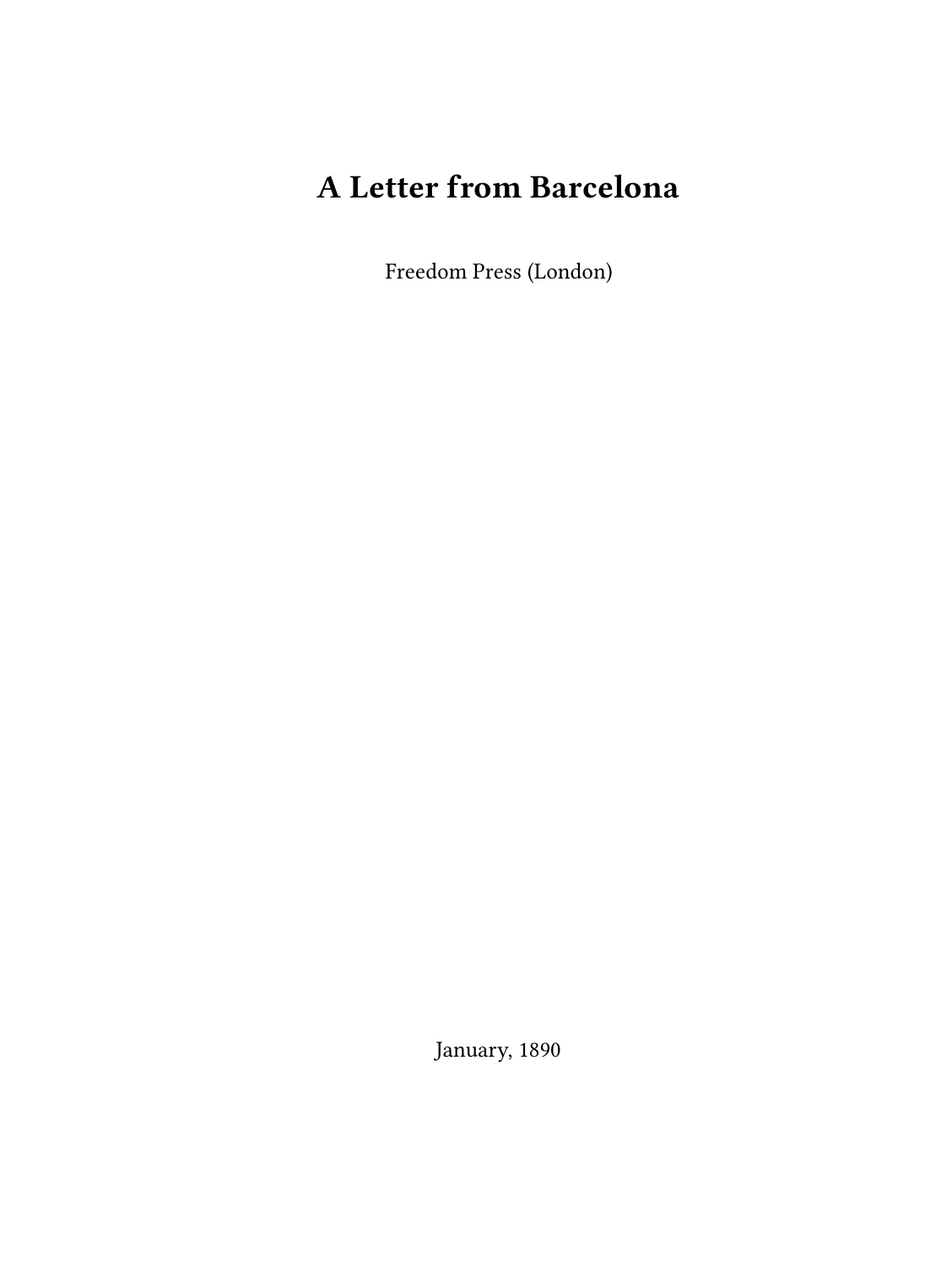## **Contents**

|--|--|--|--|--|--|--|--|--|--|--|--|--|--|--|--|--|--|--|--|--|--|--|--|--|--|--|--|--|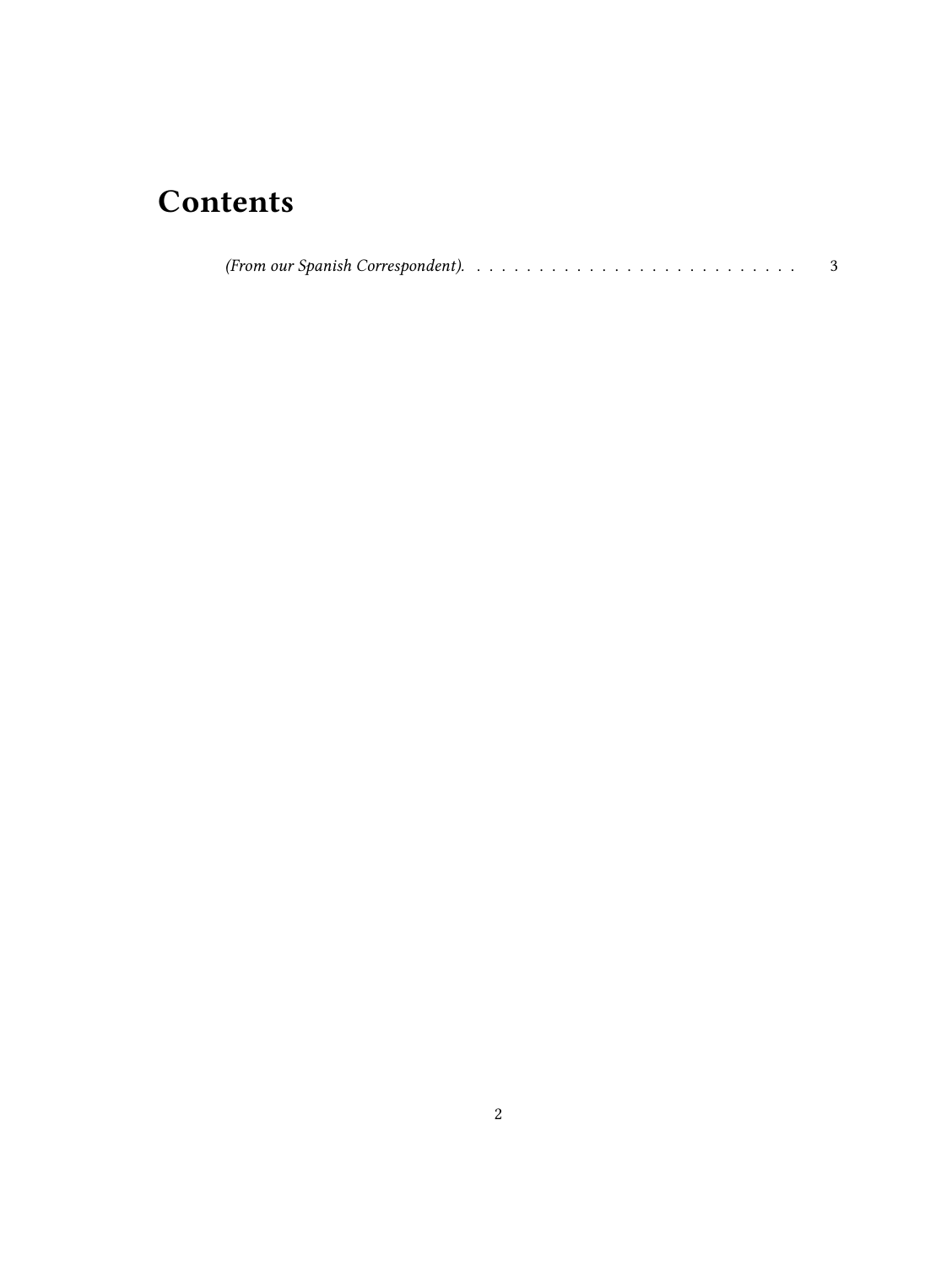## <span id="page-2-0"></span>*(From our Spanish Correspondent).*

ALTHOUGH rather late, from causes beyond my power, I wish to speak to you of the 11th of November. This date is in Spain a workers! holy, day, and also an occasion for Anarchist demonstrations and propaganda. In all the great cities, and in many country towns, the people commemorate the death of the noble workers, whose martyrdom instead of ,degrading them, glorified the instrument, at the same time that they, view with horror the disgusting and untimely social institutions which now exist. At Barcelona this holy day has had a special solemnity. The great hall of the Palace of Fine Arts, which is estimated to be large enough to contain 12,000 people, was packed with workers and their families, for the announcement of the awards of the jury in the "Certamen Socialists," or Literary Socialist Competition. Such an exhibition of the popularity of the Anarchist idea called forth the surprise of the middle-class and the admiration of the workers, for the middle-class did not believe the enemy to be so numerous and powerful, nor did the workers know that the doctrine by means of which they would be able to raise themselves from the depths of misery and subjection, to the heights of their dignity and well-being could show itself to be so strong.

Most enthusiastic and noteworthy meetings have been held also at Madrid, Valencia, Seville, Sabadell, Carme, Capellades, Jativa, Cadiz, Sangervasio de Cassolas, San Martin de Provensals, Gracia, Alcira, Coimbra, etc., etc.

From this it will be seen that Anarchy is cry popular in Spain. Perhaps, Spain is the country where it is most popular. In other countries the workers may have shown more revolutionary action, or developed more striking personalities from among them, but certainly in no country have the workers shaken off prejudice and tradition so completely as in Spain, in no country have they so thoroughly separated themselves from the middle-class liberal parties. Clerical stupidity has made the only religion here, Catholicism, repugnant to the Spanish Workers. In the same way the effrontery and charlatanism of the politicians, together with the fact that they have all taken part in the government without showing any ability or desire to do anything useful for the people, has disillusioned everybody with the result that the Republican Party is composed almost entirely of chiefs, and is quite apart from the masses of the people. The most radical fraction of the republicans ax trying to get their party to adopt a program, to be carried in to effect immediately after the triumph of the Republic, which, they think will rally the masses. it consists of the following articles: 1. Disestablishment of the Church. 2. Secular, compulsory and gratuitous education. 3. The State to provide employment for the unemployed worker on Public Works, or to guarantee him a minimum wage sufficient to provide himself And family with necessaries. 4. A law to protect the worker from the tyranny of capital. A more feeble attempt to get hold of the workers I have never seen. It is an utter waste of time on their part. Political lying promises no longer deceive anyone.

It is certain that monarchy cannot last much longer in Spain, but a capitalist Republic will not be able to succeed it. No, the next movement will be one in which the worker swill take part by burning all the title deeds and parliamentary laws and papers, abolishing public offices; and officials, and taking possession in a revolutionary sense of all the wealth which the workers, have created, so that there will no longer be the possibility Of My authoritarian class being constituted. The fact that the bodies of workers who are not Anarchists have no serious positive ideal contributes to the popularity of Anarchy. The chiefs of these bodies, however, who seek to constitute a workers! State, are stupid nobodies who discredit themselves by their bickerings. For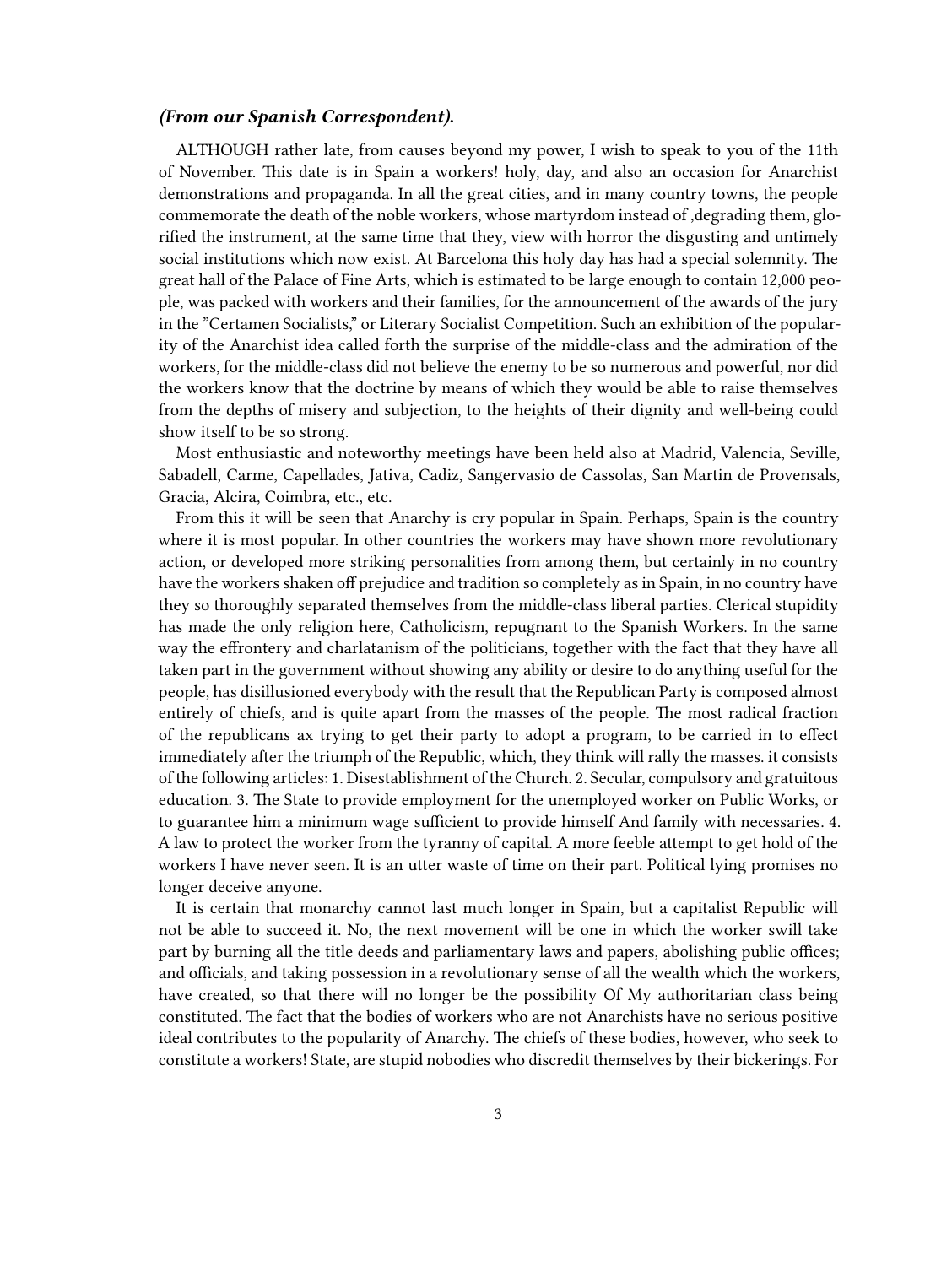instance, *El Socialista*, the organ of the Marxists of Madrid, and *El Oberro* of Barcelona, which represents the cotton workers of Catalona, a section of the workers which is always imploring the protection of the middle-class, are now carrying on a most absurd wordy war.

The Anarchist journals of Spain at the present time are *El Productor* Of Barcelona, *La Revolucion Social* of Gracia, *El Socialismo* of Cadiz, *La Alarma* of Seville, *La Victima del Trabajo* of Valencia, *El Jornalero* of Alcoy, and *La Voz del Trabajo* of Jativa. Other journal are likely to appear soon.

I salute you fraternally in the name of the Social Revolution and Of Anarchy.